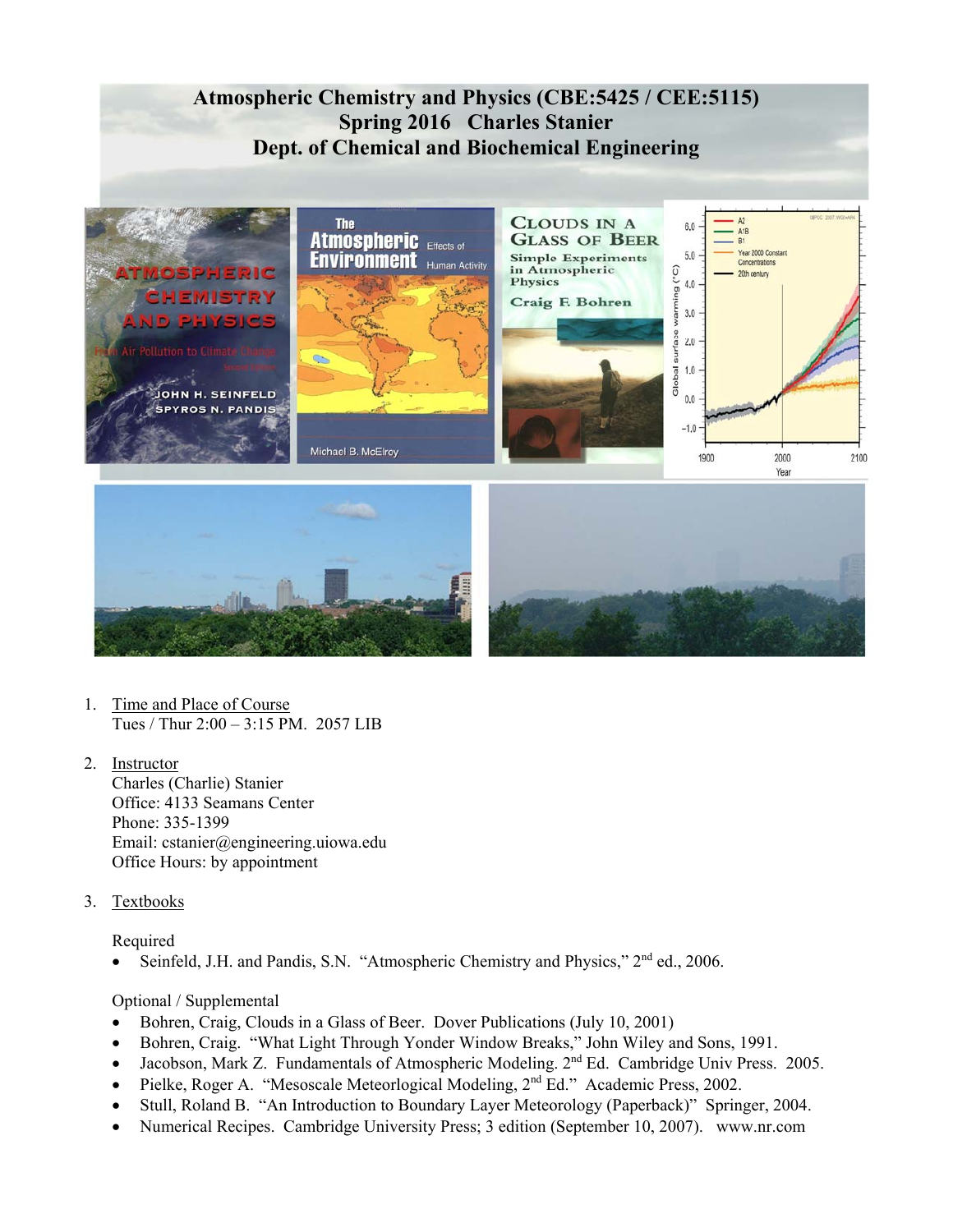#### 4. Target Audience & Prerequisites

- a) The class is aimed at a wide range of student levels from seniors and beginning graduate students to advance graduate students.
- b) Assignments and projects will be tailored to the student's level. Graduate students will be expected to do more comprehensive and fundamental projects. Undergraduates can use models as "black boxes" without exploring their inner workings. Problem sets may have two levels of questions (grad vs. undergrad) or questions that are optional for undergraduate students but required for graduate students.
- c) A course in reaction kinetics is required as a co-requisite. The ideal course for this is 52:105 Chemical Reaction Engineering or an equivalent course. Contact instructor for permission to waive this co-requisite requirement.
- d) Exposure to environmental chemistry, environmental science, aerosol technology, meteorology, numerical methods, computer programming, and/or environmental engineering is helpful, but not required.

#### 5. Course Goals

- a) By the end of this class, students should be able to take current research in atmospheric chemistry and physics including field, laboratory, and computational research – and interpret it and place it in scientific context.
- b) By the end of this class, students should be able to develop and interpret the 1-dimensional radiation balance of the earth system.
- c) By the end of this class, students will be able to run and interpret output from selected research grade atmospheric simulations.
- d) By the end of this class, students will be able to answer basic questions regarding global circulation, global biogeochemical cycles, synoptic meteorology, vertical transport of pollutants, sampling techniques for gas phase compounds, aqueous phase reactions, deposition, gas-particle partitioning, photolysis, and atmospheric residence time.
- e) By the end of this class, students will be able to answer detailed questions regarding the HOx cycle and photochemical smog and ozone formation, including identifying NOx and VOC limited oxidation regimes. They will also be able to present model simulations regarding ozone, NOx and VOC orally and graphically.
- f) By the end of this class, students will be answer basic questions regarding aerosol size distributions, dynamics of aerosol particles, dynamics of aerosol populations, radiative transfer involving aerosols, cloud formation, aerosol thermodynamics, and sampling techniques for aerosols.

Time permitting, the additional course goals will be pursued:

- g) By the end of this class, students will have exposure to global climate change, including the issues of radiative balance, carbon cycle, and recent IPCC summary reports.
- h) By the end of this class, students will have exposure to dispersion modeling and chemical transport modeling by Eulerian and Langrangian methods.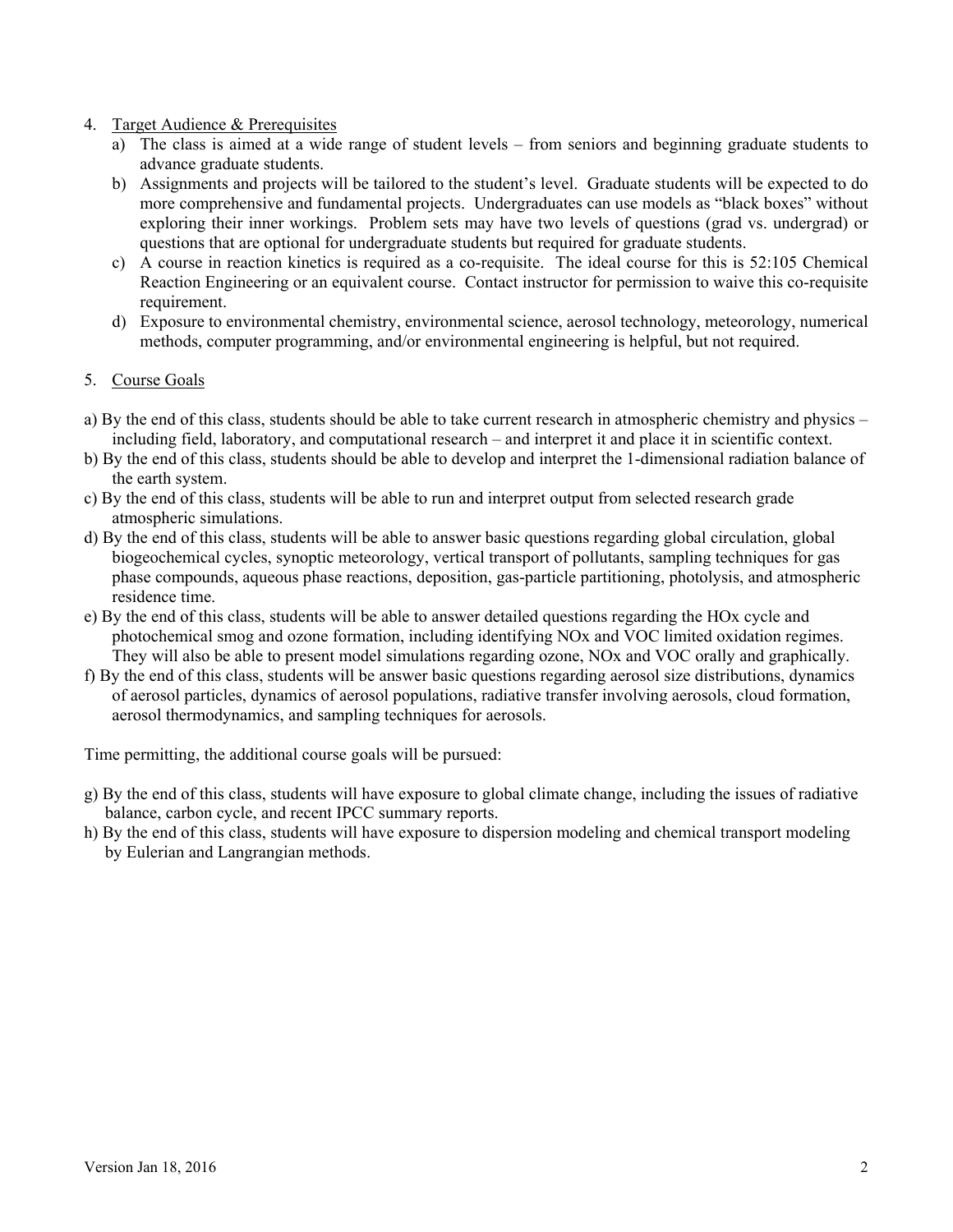# 6. Course Outline

| Class          | Date        | Topic                               | Read Before Class          |
|----------------|-------------|-------------------------------------|----------------------------|
|                |             | Atmospheric Structure &             |                            |
| 1              | Tue, Jan 19 | Constituents                        | S&P Chapter 1              |
| $\overline{2}$ | Thu, Jan 21 | NO CLASS - STANIER TRAVEL DAY       |                            |
|                |             | Atmospheric Structure &             |                            |
| 3              | Tue, Jan 26 | Constituents                        | S&P Chapter 2              |
|                |             | General Circulation / Horizontal    |                            |
|                |             | Atmospheric Motion / Synoptic       |                            |
| 4              | Thu, Jan 28 | Meteorology                         | S&P Chapter 21             |
| 5              | Tue, Feb 02 | <b>Global Biogeochemical Cycles</b> | S&P Chapter 22             |
| 6              | Thu, Feb 04 | Worked Examples & Discussion        |                            |
| $\overline{7}$ | Tue, Feb 09 | Chemical Kinetics of Atmos. Chem.   | S&P Chapter 3              |
|                |             |                                     |                            |
|                |             | Worked Examples & Discussion +      |                            |
| 8              | Thu, Feb 11 | Quiz                                |                            |
|                |             | Atmospheric Radiation &             |                            |
| 9              | Tue, Feb 16 | Photochemistry                      | S&P Chapter 4              |
|                |             | Application of Atmospheric          |                            |
|                |             | Chemical Kinetics: Stratospheric    |                            |
|                |             | Chemistry, Chapman Cycle, HOx       |                            |
| 10             | Thu, Feb 18 | <b>Budget</b>                       | S&P Chapter 5              |
|                |             | Application of Atmospheric          |                            |
|                |             | Chemical Kinetics: Stratospheric    |                            |
| 11             | Tue, Feb 23 | Ozone Depletion                     |                            |
|                |             | Tropospheric Chemistry I: OH and    |                            |
| 12             | Thu, Feb 25 | CO                                  | S&P Chapter 6 (cont below) |
|                |             | Tropospheric Chemistry II: HOx      |                            |
| 13             | Tue, Mar 01 | Cycle                               | S&P Chapter 6 (cont below) |
|                |             | Tropospheric Chemistry III:         |                            |
|                |             | Hydrocarbon Oxidation, NOx and      |                            |
| 14             | Thu, Mar 03 | VOC                                 | S&P Chapter 6 (cont below) |
|                |             | <b>Overview of Gas Measurement</b>  | Clemitshaw paper and also  |
| 15             | Tue, Mar 08 | Techniques                          | "Review of Gas Phase       |
| 16             | Thu, Mar 10 | flexible day                        |                            |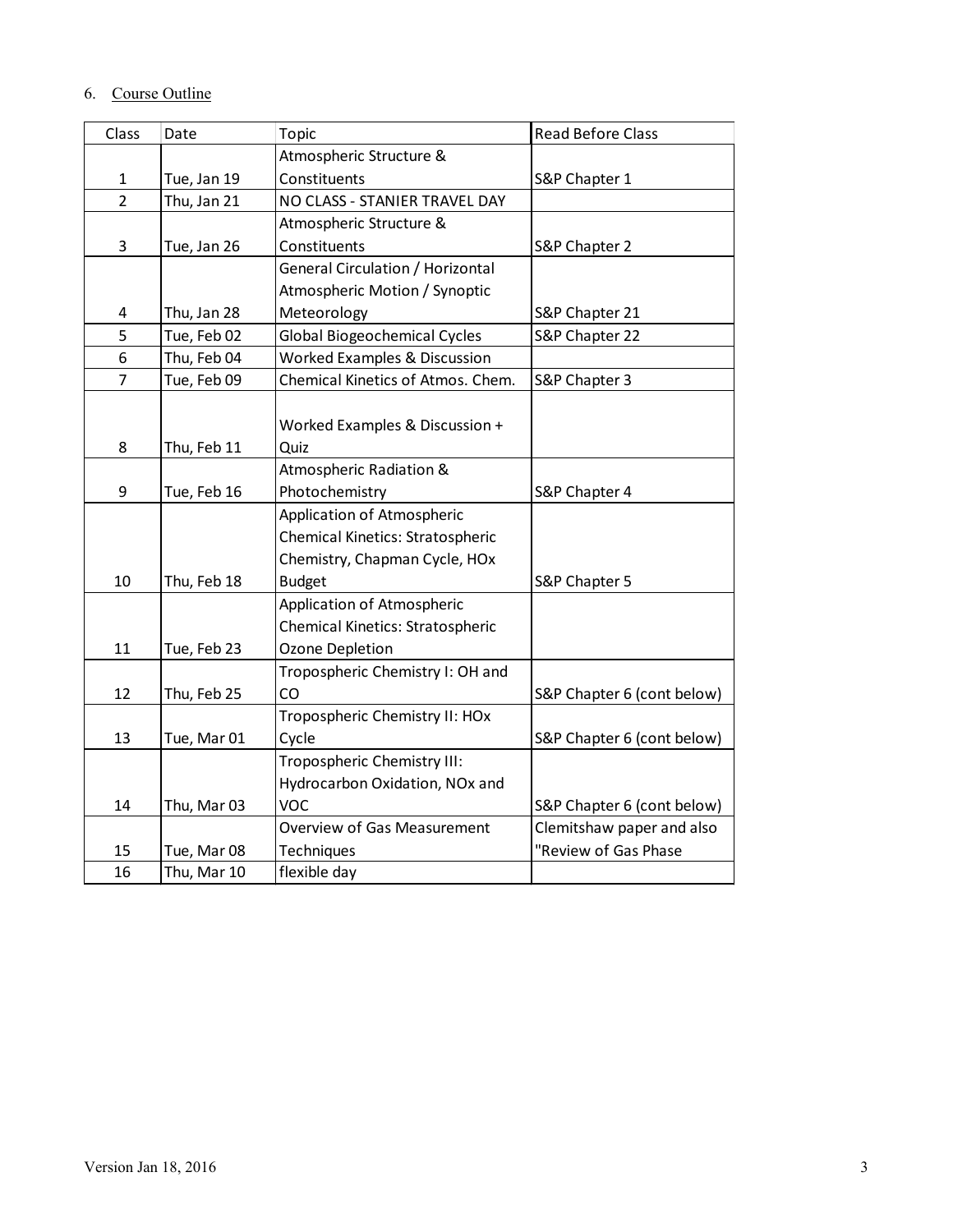| Class | Date                | <b>Topic</b>                            | <b>Read Before Class</b>   |
|-------|---------------------|-----------------------------------------|----------------------------|
|       | <b>SPRING BREAK</b> |                                         |                            |
|       | (Mar 14-18)         |                                         |                            |
|       |                     | Aqueous Phase Kinetics and              |                            |
|       |                     | Thermodynamics, S(IV) to S(VI), Acid    |                            |
| 17    | Tue, Mar 22         | Rain, and Haze                          | Bohren Chapter 15          |
|       |                     |                                         |                            |
|       |                     | Aqueous Phase Kinetics and              |                            |
|       |                     | Thermodynamics, S(IV) to S(VI), Acid    |                            |
| 18    | Thu, Mar 24         | Rain, and Haze                          | S&P Chapter 7 (cont below) |
| 19    | Tue, Mar 29         | Overview of Atmospheric Aerosols        | S&P Chapter 7              |
| 20    | Thu, Mar 31         | <b>Group Project Presentations</b>      | Bohren Chapter 16          |
|       |                     |                                         |                            |
|       |                     |                                         |                            |
|       |                     |                                         |                            |
| 21    | Tue, Apr 05         | Atmospheric aerosol cont.               |                            |
| 22    | Thu, Apr 07         | Aerosol Thermodynamics                  | Bohren Chapter 18          |
| 23    | Tue, Apr 12         | <b>Aerosol Thermodynamics</b>           |                            |
|       |                     | Vertical Stability, Local Scale         |                            |
| 24    | Thu, Apr 14         | Meteorology                             | S&P Chapter 8              |
|       |                     |                                         |                            |
| 25    | Tue, Apr 19         | 3D Atmospheric Modeling                 | S&P Chapter 9              |
| 26    | Thu, Apr 21         | 3D Atmospheric Modeling                 | S&P Chapter 16             |
|       |                     | Overview of Aerosol Sampling            |                            |
| 27    | Tue, Apr 26         | Techniques                              | S&P Chapter 25             |
| 28    | Thu, Apr 28         | flexible day                            |                            |
| 29    | Tue, May 03         | <b>Individual Project Presentations</b> | handout                    |
| 30    | Thu, May 05         | <b>Individual Project Presentations</b> |                            |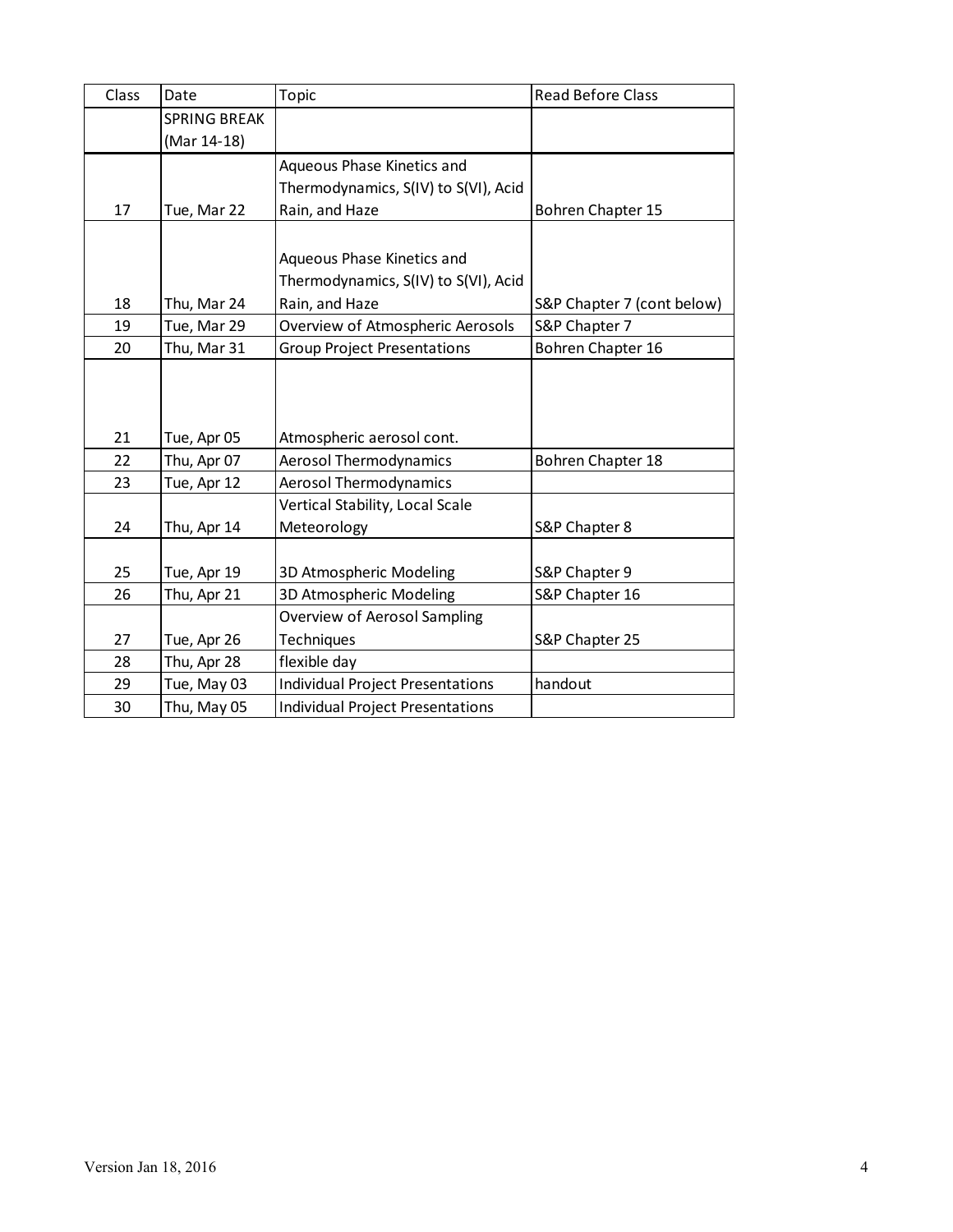#### **Assignments**

Homework assignments (~6 in number) Group projects (1 in number) Individual projects / presentations (1 in number)

 Note: grading checklists will be provided for group and individual projects. These will be used by the instructor for grading and for peer assessment of oral presentations. Students will be asked to prepare questions for discussion sessions and will be asked to grade their own participation.

7. Quizzes

There may be 1-3 announced class quizzes that will have computations and be 30-60 min in length There will be 2-4 unannounced quizzes that will be qualitative, be based on the reading, and be 5-10 min in length.

9. Exams

One final exam.

NOTE ON EXAMS: Regrading of quizzes and exams will only be done if the exam was in ink. Quizzes and exams completed in pencil will not be rescored.

#### 10. Grading

Portions of the class will be weighted using the following percentages

| Problem Sets:             | 30%   |
|---------------------------|-------|
| Group Project             | 17.5% |
| Quizzes:                  | 12.5% |
| Individual Project:       | 20%   |
| Participation/attendance: | 7.5%  |
| Take home exam:           | 12.5% |

Expectations:

A

- Completion of all or nearly all homework with attention to detail and honest effort
- "Pulling one's weight" on group project with evidence of good teamwork; completion of group project with attention to detail, honest effort, neat & logical writeup, and plausible physical results
- Meeting of all milestone dates in the individual project; completion of individual project with attention to detail, honest effort, neat & logical writeup, and plausible physical results
- Demonstration in quizzes and take home exam that a majority of the material has been comprehended, that most of the basic computations and problem solving techniques discussed in the class can be done by the student, that all readings have been done, that appropriate units and physical plausibility of answers is discussed.
- High quality presentations and supporting analysis/calculations for projects OR significant improvement in presentations throughout semester. Specifically – want to see good slides, understanding of chemical and physical fundamentals, good delivery, and interest in subject material
- 100% attendance unless discussed prior to class with instructor
- Active participation in class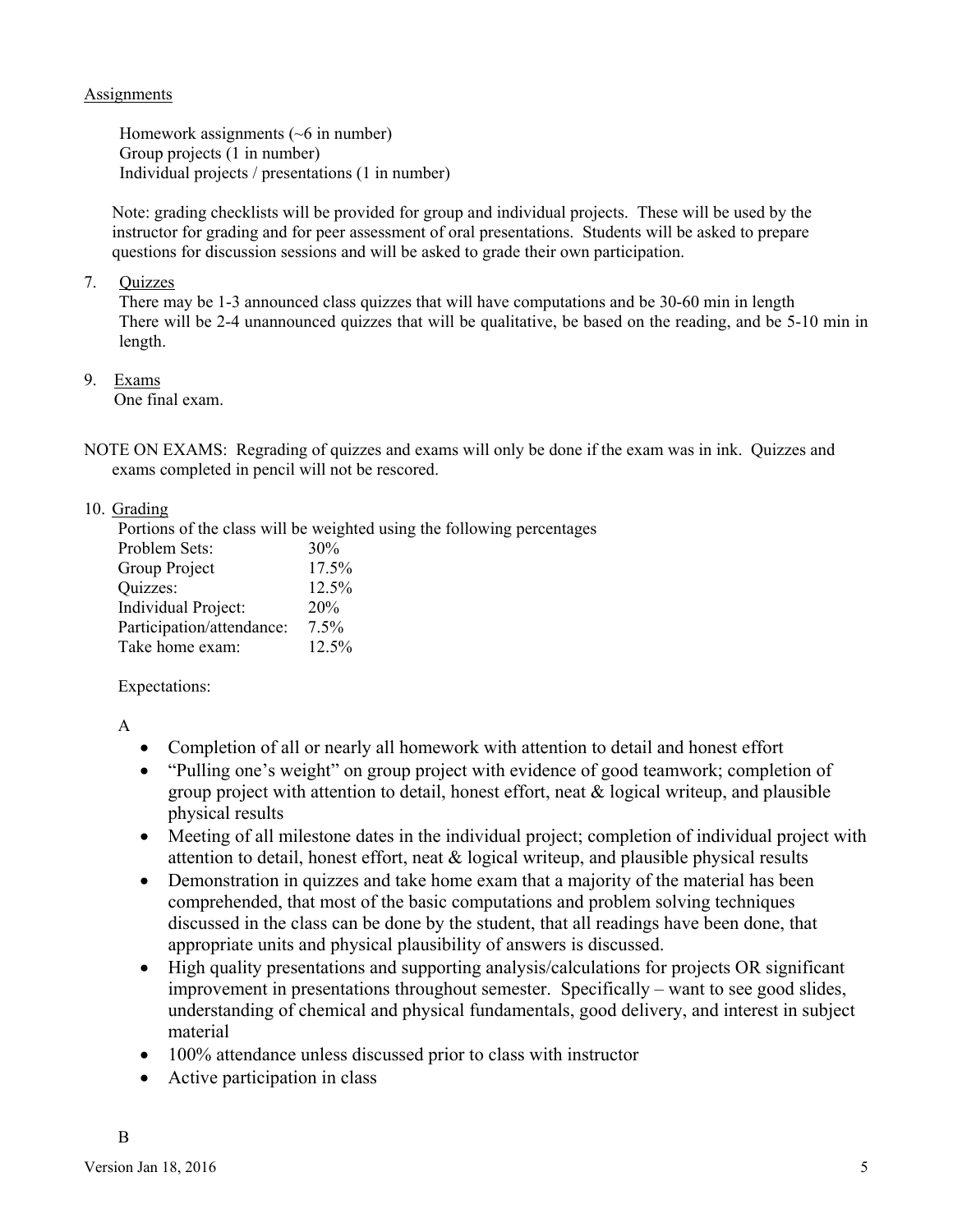- Severe deficiency in one area above
- Major deficiency in two areas above
- Minor deficiency in three or more areas above

### C

- Severe deficiency in two or more areas above
- Major deficiency in three or more areas above
- Major deficiency in two areas above, and minor deficiency in more than two additional areas

# 11. Guidelines on Academic Misconduct and Other Matters

- Cheating on hour or final exams will result in an F in the course. Examples of cheating include but are not limited to looking at your neighbor's exam papers, discussing problems during an exam, or copying answers from another exam paper. For a take home exam, communicating (verbally, nonverbally, or electronically) about what websites or textbooks may have useful information is also considered cheating.
- In this course, academic misconduct on the final individual project will result in an F for the course.
- Cheating on a quiz will result in a zero for the quiz portion of the class (e.g. a zero for all quizzes in the class). Examples of cheating include but are not limited to looking at your neighbor's quiz papers, discussing problems during a quiz, or copying answers from another exam paper.
- $\bullet$  Plagarism on a lab report or project may result in penalties up to 0 in the quiz portion of the class (e.g. a zero for all lab reports) for all members in the lab group. Lesser penalties may be used at the instructor discretion.
- Acceptable collaboration on homework is defined as working on problems together. However, each student should write out the final calculation for themselves, and calculate any quantities using their own calculator or spreadsheet. This includes the visual basic simulator – while working together to get the basic idea of a VB simulator problem, the final parameter adjustments and graphs should be done individually. Otherwise, the person sitting at the computer may learn the most.
- Acceptible collaboration when using computer tools is similar. It is extremely useful to sit at neighboring computers and to talk to one another about lines of code, syntax, errors, and results, each student should create, run, edit, and comment their own code on their own college computing account. Working on a matlab program "together" (with one person typing and another looking over their shoulder) and then turning in two copies of the same program is not acceptable because the learning and preparation for quizzes and exams is not equal.

# 12. Policy statements:

# 12a. Disabilities:

Accommodations for Disabilities. If you feel that you may need an accommodation based on the impact of a disability please contact Prof. Charles Stanier privately to discuss your specific needs. You may also contact the Office of Student Disability Services (319/335-1462) to discuss the accommodations that are available for students with documented disabilities.

# 12b. Determining which college's rules and regulations apply